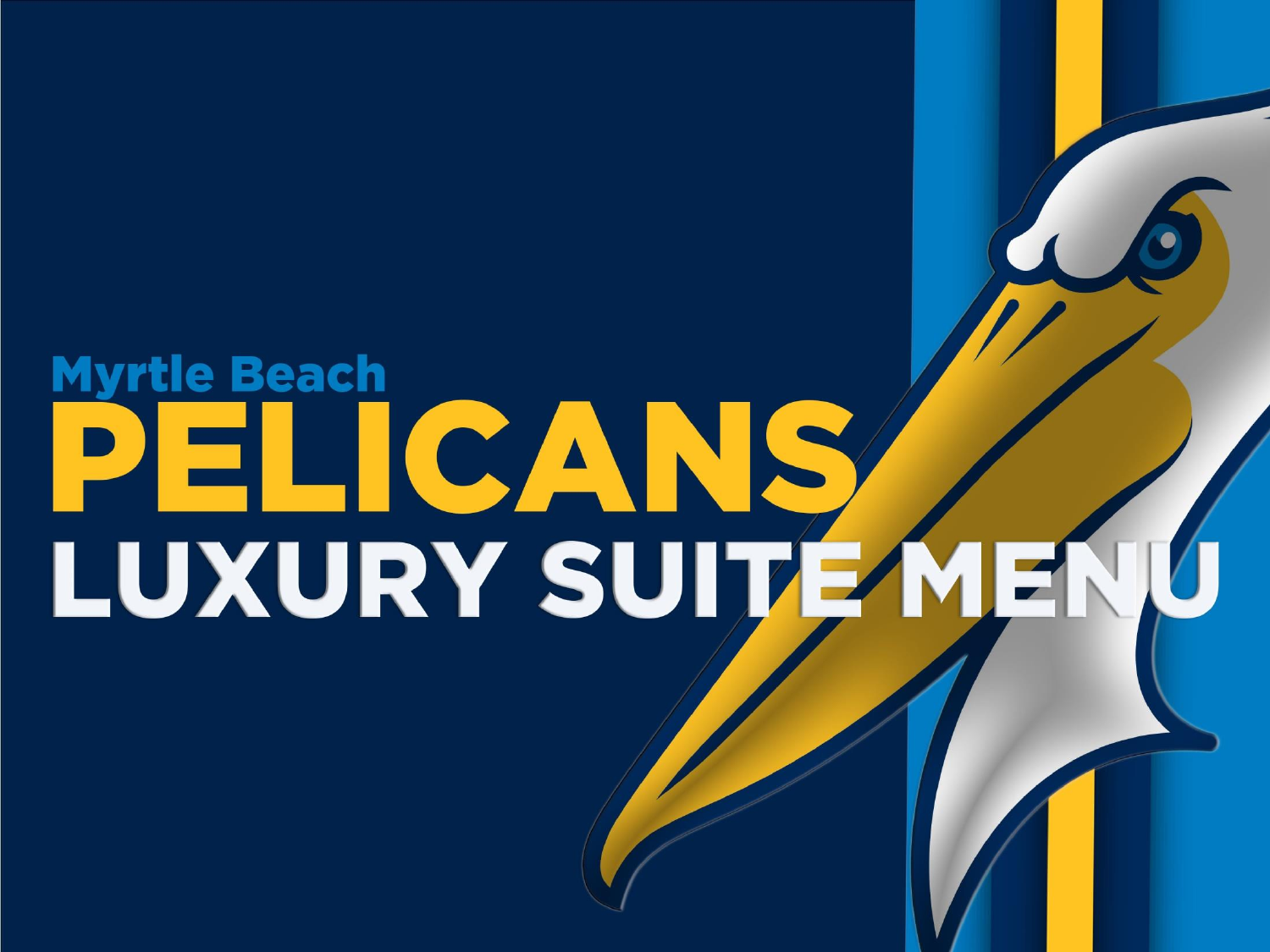## **Welcome to the Luxury Suites at the at Pelicans Ballpark**

The Myrtle Beach Pelicans welcome you to the Luxury Suites at Pelicans Ballpark. As the provider of your food and beverages, the Pelicans on‐premise culinary staff is committed to the highest standards of quality and service. We are dedicated to providing the finest food and amenities for you and your guests.

Our Luxury Suite menu features a wide array of food and beverages. Choose from appetizers to full menu packages, sandwiches, entrees and an assortment of beer and wine.

To make your suite visit as effortless as possible, we ask that all food and beverage selections (this includes all special requests) be placed by 5:00pm, one day prior to your event. This will ensure that you and your guests receive the highest in food presentation and quality.

The cut off for game day orders will be 10am, day of event. Any orders after that time will be taken by your suite attendant, upon your arrival, off of our game day food and beverage menu.

We look forward to providing you an outstanding dining experience. If you have any questions please call (843) 918‐6035 or e‐mail brad@myrtlebeachpelicans.com.

**Brad Leininger** Director of Food and Beverage Phone: 843‐918‐6035 brad@myrtlebeachpelicans.com

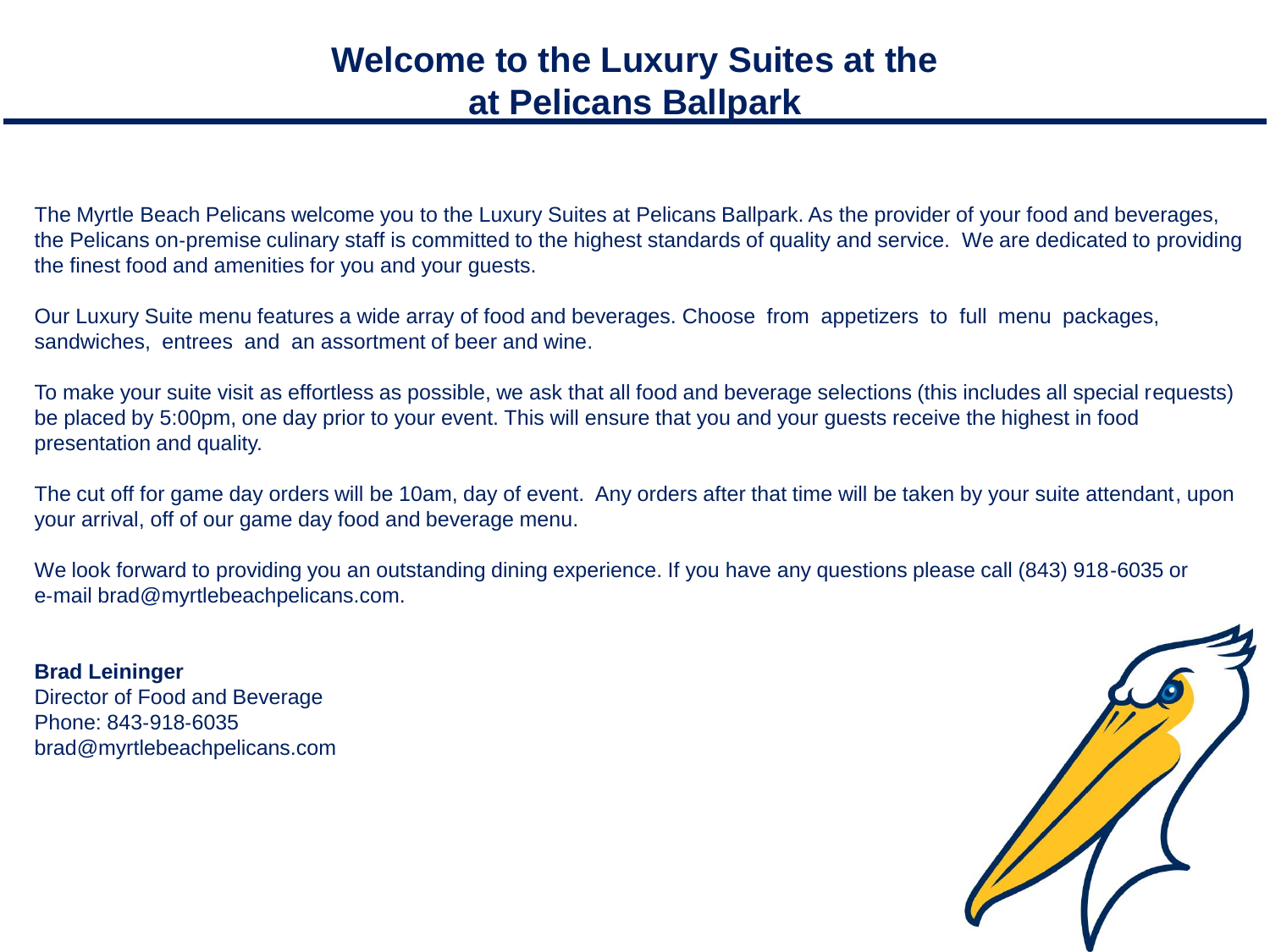## **Round Tripper**

Serves 20 people Package Price: \$420 (\$21 per person) Includes 20 Pepsi soft drink products or Water

#### **Choose 2 items from this list: Choose 1 from this list:**

Potato Chips with Ranch Dip **Full and Contact Chief Brownies** Fudge Brownies Popcorn Cookie/Brownie Tray Ballpark Peanuts **Fresh Baked Cookies: Peanut Butter, Oatmeal Raisin** Boiled Peanuts & Chocolate Chip Chips and Salsa Cole Slaw Bush's Baked Beans Mixed Fruit Bowl Vegetable Platter served with Ranch or Hummus Cheese Tray served with Fresh Fruit featuring Boar's Head

### **Choose 2 from this list**

1/2 lb Hamburgers 1/4lb Hot Dogs served with Diced Onions & Relish. Slaw and Chili available upon request Grilled Italian Sausage served with Hoagie Rolls, Peppers and Onions Grilled Chicken Breast served with Lettuce, Tomato & Mayonnaise Assorted Wraps\*\* (24 hr. notice please). Proudly featuring Boar's Head

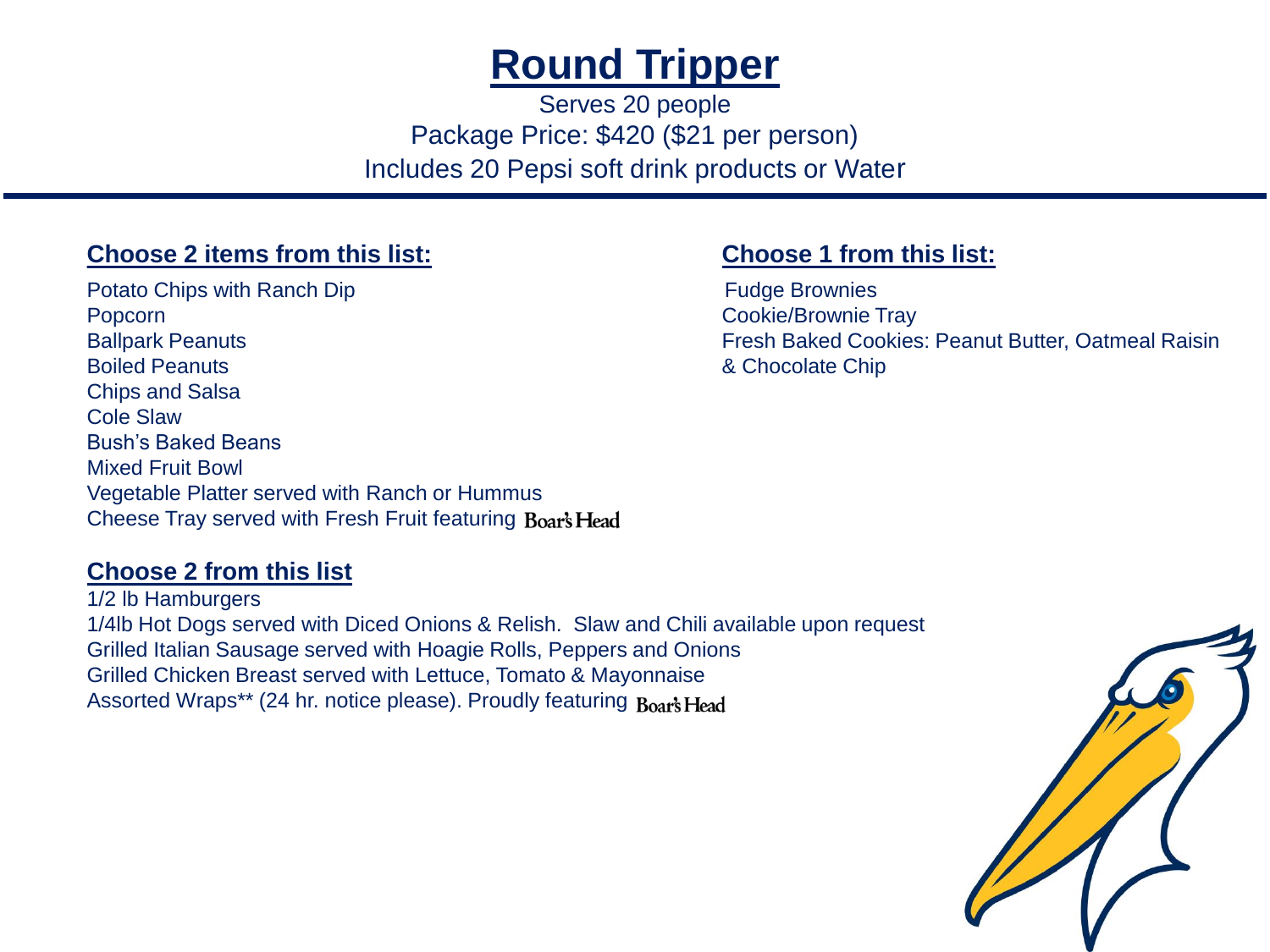

Serves 20 people Package Price: \$400 (\$20 per person) Includes 20 Pepsi soft drink products or Water

#### **Choose 2 items from this list:**

Garden Salad Cole Slaw Mixed Fruit Bowl Cheese tray served with fresh fruit featuring Boar's Head Classic Caesar Salad: Add Grilled Chicken Breast for only \$15 Vegetable platter served with Ranch or Hummus

#### **Choose 3 from this list**

Chicken Tenders served with Ranch, BBQ & Honey Mustard Fried Chicken Wings: Choice of Teriyaki, BBQ or Buffalo sauce. Served with Celery & Blue Cheese or Ranch Seasoned Meatballs Choose from Tangy BBQ or Marinara sauce Mozzarella Cheese Sticks Ultimate Nachos

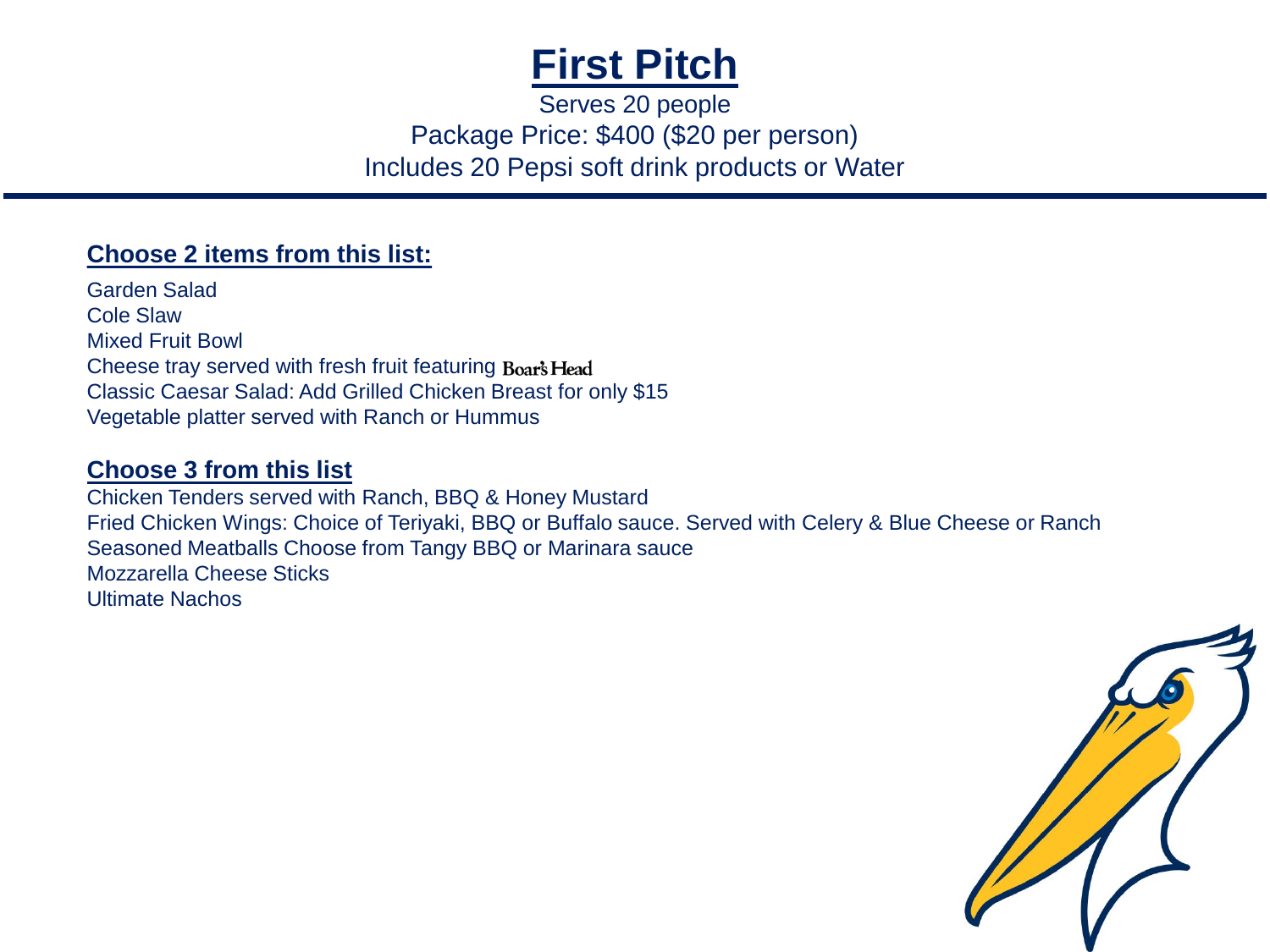## Snacks, Salads, Sandwiches, Appetizers, Desserts and Preorders

Full orders serve 20 people and Half orders serve 12 people

Potato Chips and Dip \$22 Cole Slaw \$30 Popcorn \$20 Caesar Salad \$40 Add Chicken \$55 Ballpark Peanuts \$28 Garden Salad \$35 Add Chicken \$49 Boiled Peanuts \$34 6 Units Australian Material Manufacturers and Material Manufacturers and Material Material Material Material Material Material Material Material Material Material Material Material Material Material Mate

### **Appetizers (serves approximately 20 people) Desserts**

Fresh Fruit Bowl \$60 Fresh Baked Cookies \$25 Fresh Vegetables Tray \$55 Fundation of the Fudge Brownies \$40 Cheese Tray with Fresh Fruit \$95 Proudly featuring **Boar's Head** Cookie/Brownie Tray \$35 Mozzarella Cheese Sticks: Full Order \$120 Half Order \$72 Chicken Tenders: Full Order \$140 Half Order \$84 Fried Chicken Wings: Full Order \$160 Half Order\$96 Seasoned Meatballs Marinara or Spicy BBQ: Full Order \$120 Half Order \$72 Ultimate Nachos: Full Order \$110 Half Order \$60 Bush's Baked Beans: \$20

## **Pre-Order 24hrs. In**

Peel and Eat Shrimp \$190 Homemade Macaroni and Cheese \$80 Proudly featuring Boar's Head Grilled Chicken Breast: Full Order \$160 Half Order \$96 Dickey's Pulled Pork: Full Order \$130 Half Order \$78 Handcrafted Wraps: Full Order \$160 Half Order \$96 Proudly featuring Boar's Head Taco Bar- \$190 see below Boar's Head

All Pizzas- see below

### **Snacks Salad and Sandwiches**

Chips and Salsa \$42 ½ lb Hamburgers: Full Order \$180 Half Order \$105 Pretzel bites with Beer Cheese or Marinara \$60 Grilled Italian Sausage served with Hoagie Rolls Pita Chips and Hummus \$30 Proudly featuring Peppers / Onions Full Order 130 Half Order 78

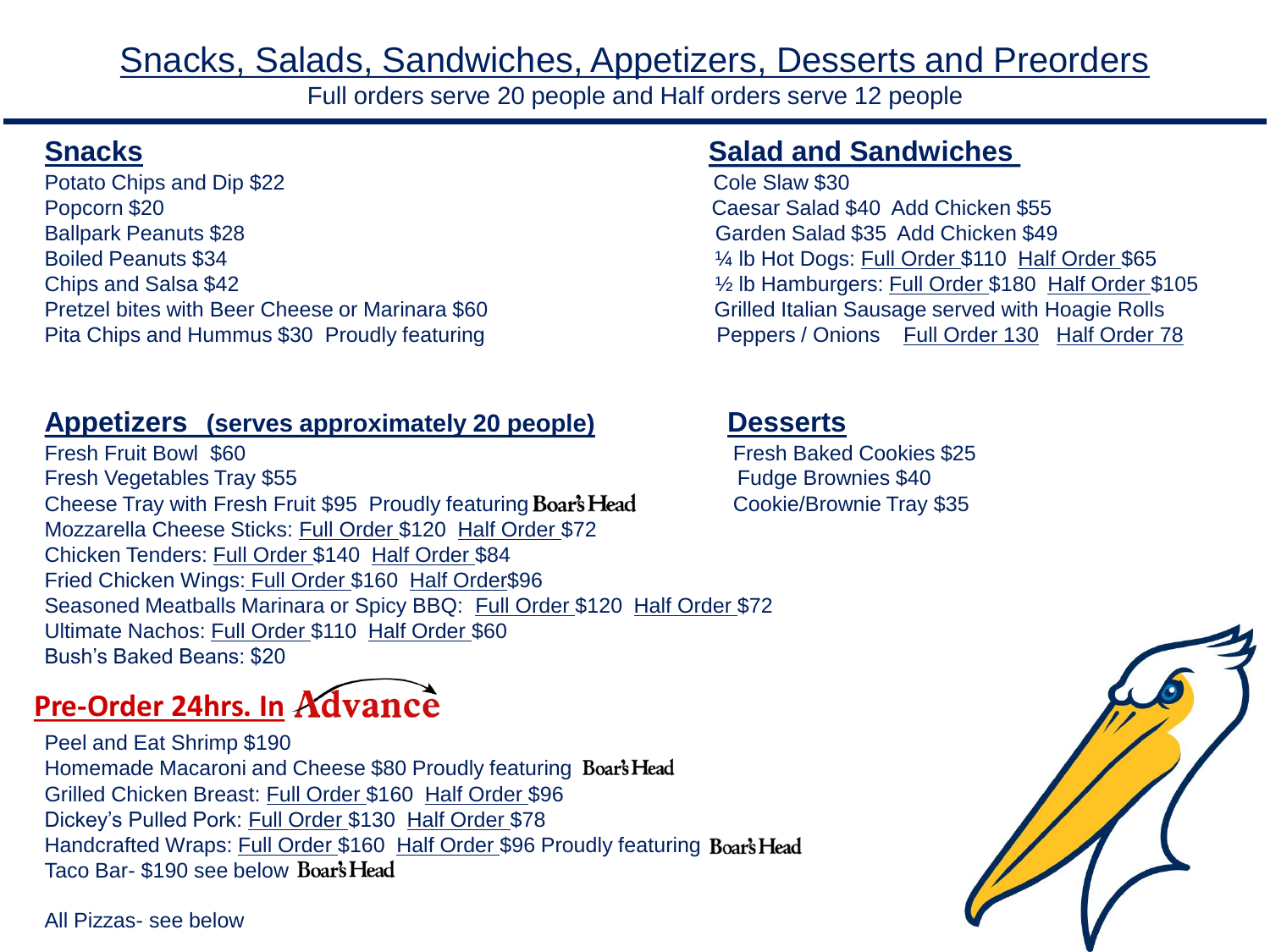### Tacos and Pizza

#### 24hr notice on Taco Bar and Pizza

#### **Taco Bar \$190 (Feeds 20) (24hr notice on Taco Bar)**

Seasoned Beef served with Salsa, Pico de Gallo, Guacamole, Shredded Cheese, Jalapenos, and Sour Cream with Tortilla chips and 6" Flour Tortillas

#### **Mellow Mushroom Pizza (16" pizzas cut into 8 slices/24hr notice on pizzas)**

Ī

**Cheese** \$27

**Pepperon**i \$27

**Great White** \$38: Olive oil & garlic base with sun-dried roasted tomatoes, provolone, feta cheese, seasoned ricotta, fresh basil, mozzarella, roma tomatoes & onions.

**Kosmic Karma** \$38 : Mellow red sauce with feta cheese, mozzarella, spinach, sun-dried roasted tomatoes & roma tomatoes. Finished with a pesto swirl.

**Veg Out** \$38: Mellow red sauce with mozzarella, spinach, green peppers, mushrooms, onions, black olives and tomatoes.

**Funky Q. Chicken** \$38: BBQ chicken, mozzarella, cheddar, caramelized onions and applewood smoked bacon. Finished with a BBQ sauce swirl.

**Holy Shiitake Pie** \$38: Olive oil and garlic base with shiitake, button and Portobello mushrooms, caramelized onions, mozzarella, and MontAmoré®. Finished with a garlic aioli swirl and a spritz of black truffle oil. Garnished with fresh chives and shaved parmesan.

**House Special** \$38: Mellow red sauce with mozzarella, pepperoni, sausage, ground beef, ham, applewood smoked bacon, mushrooms, black olives, roma tomatoes, green peppers and onions. Topped with extra mozzarella.

**Mighty Meaty** \$38: Mellow red sauce with mozzarella, pepperoni, sausage, ground beef, ham and applewood smoked bacon.

**Pacific Rim** \$38: Mellow red sauce with mozzarella, ham, bacon, caramelized onions, pineapple and jalapeños.

**Buffalo Chicken** \$38: Mozzarella, all-natural buffalo chicken, caramelized onions and applewood smoked bacon with a swirl of buffalo sauce. Finished with a swirl of your choice of bleu cheese or ranch dressing.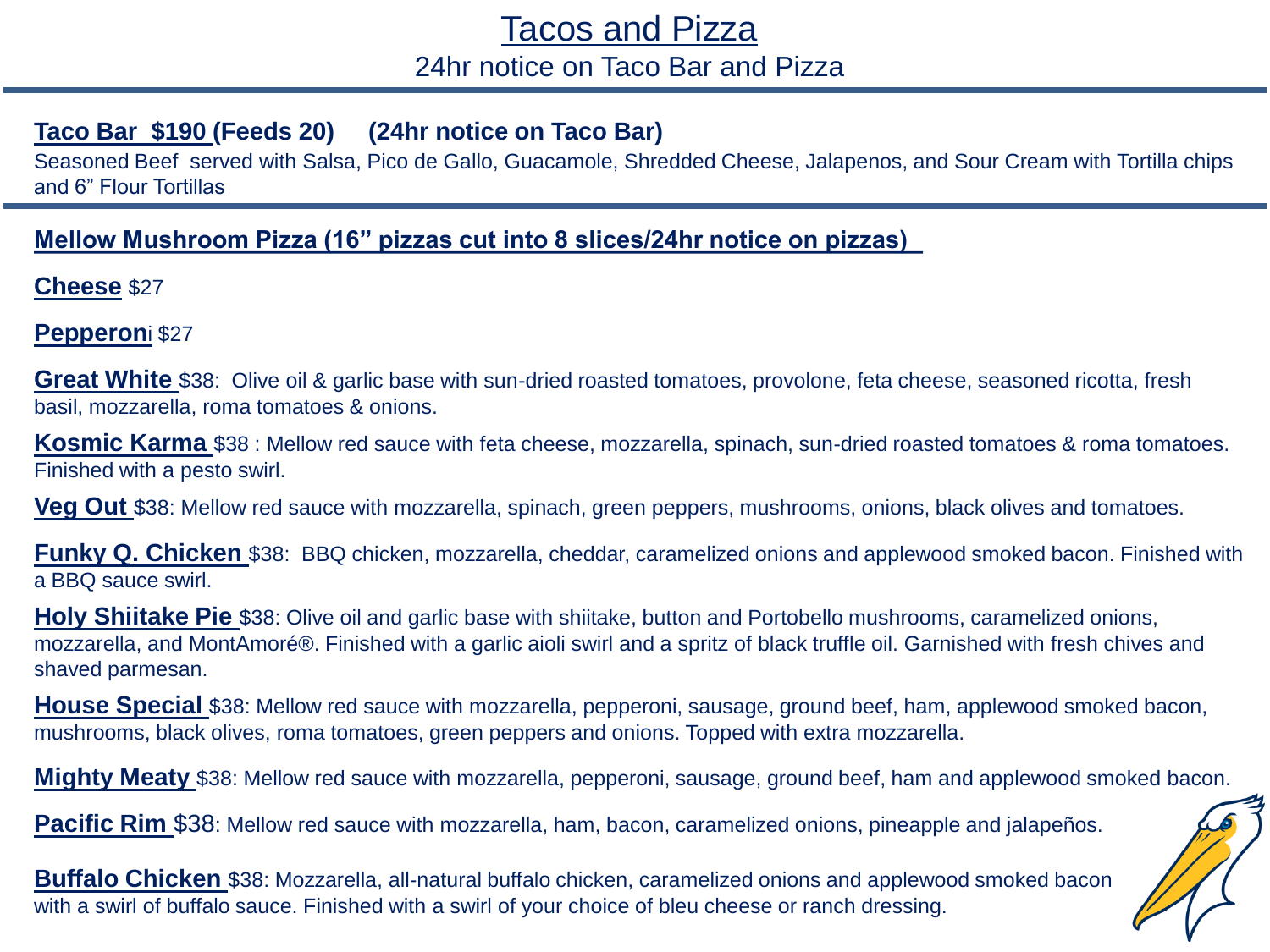## **Beverages**

### **Soft Drinks \$12** (Available in 6 packs only) **Duplin Wine \$18** (Sold by the bottle)

**Pepsi Pelican Red Diet Pepsi** Red Sangria **Sierra Mist Carlos Mt. Dew Sweet Rose' Diet Dr. Pepper Bottled Water 16.9 oz**

#### **Domestic Beer \$24** (Available in 6 packs only) **Premium Beer \$32** (Available in 6 packs only)

**Budweiser Sam Seasonal Bud Light Corona** 

#### **Liquor starting at \$90 (Per 1 liter bottle)**

Ask for detailed list

**Dr. Pepper Cotton Candy - Blueberry, Peach, and Lime** 

**Michelob Ultra Corona Premier Shock Top Truly Wild Berry**

> **Local Craft Beer \$45 (Available in 6 packs only) New South Dirty Myrtle (12oz can)**